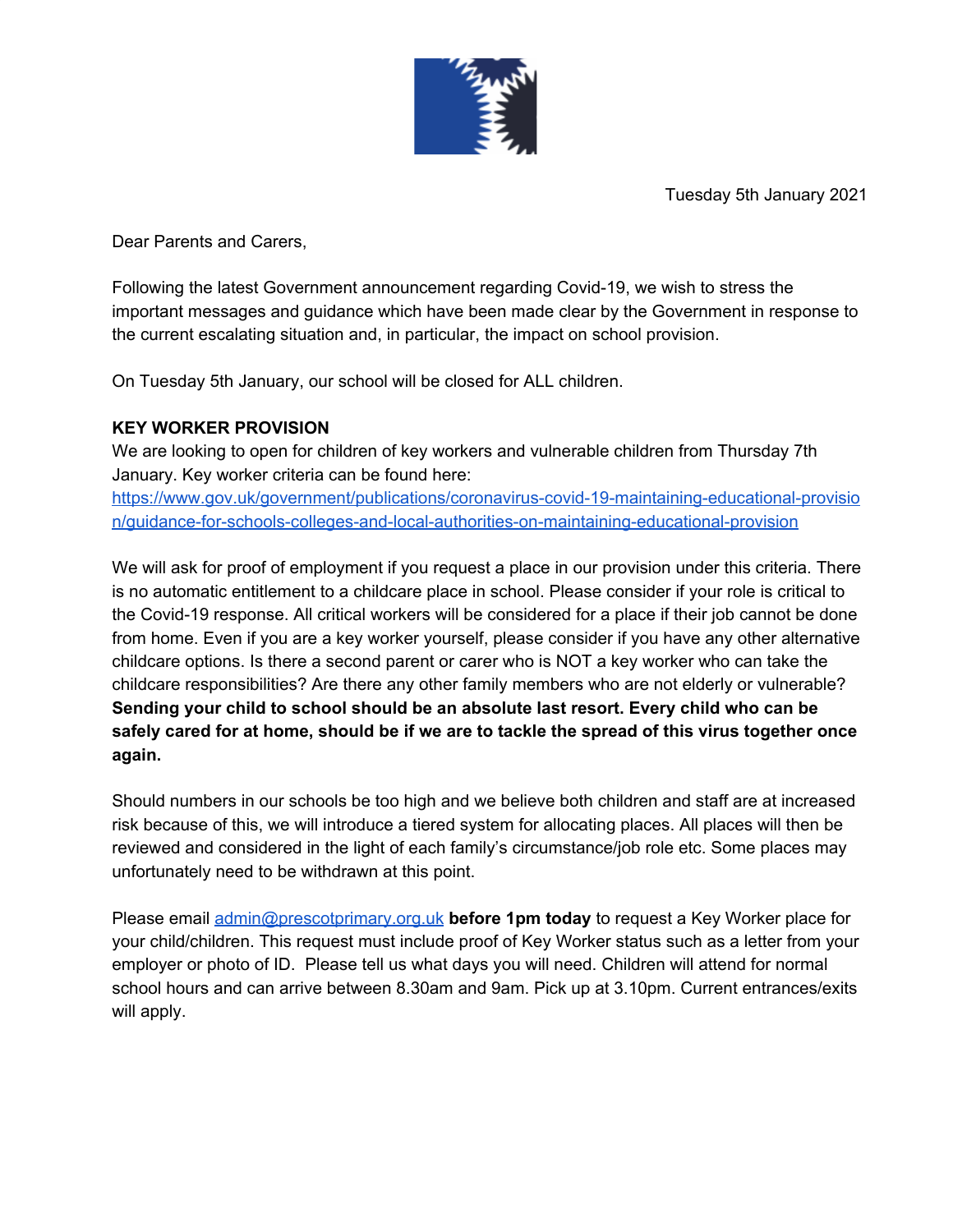

**Unfortunately we do not plan to open our Breakfast Club and After School Club provision. This is a difficult decision but we believe that we now need to prioritise the educational provision for our children, as well as keeping our staff and children as safe as possible. Infection rates are increasing and we want to maintain the integrity of our class bubbles.**

## **Children in care/with an EHCP**

Our pastoral team will be in touch with each family to ascertain needs for your child. Many children with an EHCP can safely remain at home. In consultation with parents and carers, we can decide what is the best plan for each family.

## **Free School Meals**

The voucher scheme that has been in place during previous lockdowns will continue. If your circumstances have changed, please contact the Council in which you reside:

Knowsley: <https://www.knowsley.gov.uk/residents/education-and-schools/school-meals-and-menus> St Helens:

[https://onlineforms.sthelens.gov.uk/victoriaforms/Viewer-VicForms.asp?user=anon&Form=FSM%20](https://onlineforms.sthelens.gov.uk/victoriaforms/Viewer-VicForms.asp?user=anon&Form=FSM%20CLAIM%203.wdf) [CLAIM%203.wdf](https://onlineforms.sthelens.gov.uk/victoriaforms/Viewer-VicForms.asp?user=anon&Form=FSM%20CLAIM%203.wdf)

## **Remote Learning**

For all other children, we will be providing a remote learning offer which matches the current curriculum for their year group and your children's progress through their work will be monitored and checked by their teachers. **This is not the same as the Lockdown in March - your child will be expected to complete their learning at home.**

Nursery and Reception can access their learning tasks via Evidence Me/Parent Share. Y3 to Y6 have their iPads at home and can access their work via Google Classroom. Accelerated Reader can continue to work brilliantly at home, with the myOn library accessible to all. We will look to send home Y2 iPads as quickly as possible and will hopefully be able to do the same for Y1. Y1 parents should look out for a Google Form link as you will need to sign the Acceptable User Policy before the device can be sent home.

Further information on remote learning will be provided in the coming days but we do envisage there to be approximately 3 hours of work each day, including reading and wellbeing activities.